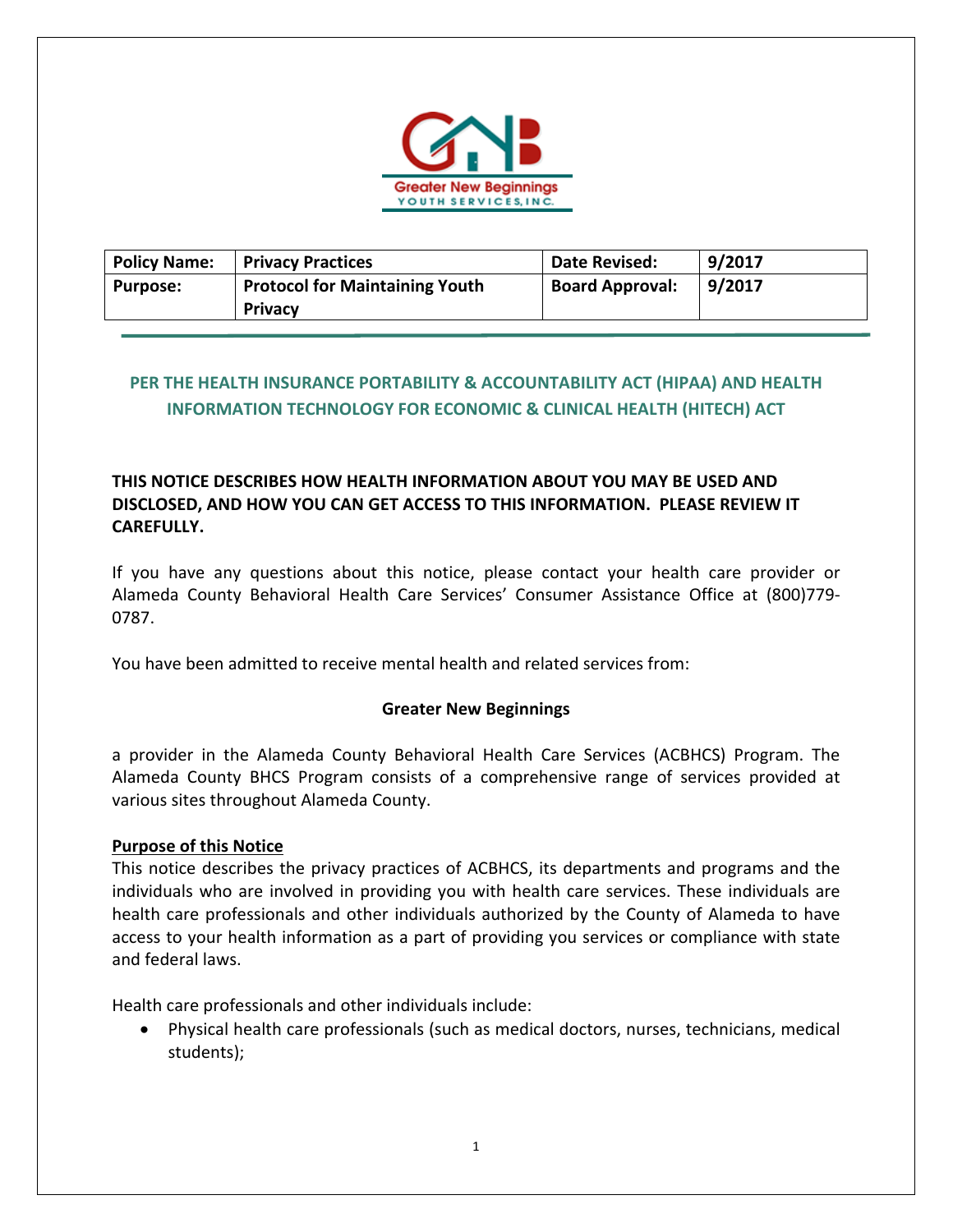- Behavioral health care professionals (such as psychiatrists, psychologists, licensed clinical social workers, marriage and family therapists, psychiatric technicians, and registered nurses, interns);
- Other individuals who are involved in taking care of you at this agency or who work with this agency to provide care for its beneficiaries, including ACBHCS employees, staff, and other personnel who perform services or functions that make your health care possible.

These people may share health information about you with each other and with other health care providers for purposes of treatment, payment, or health care operations, and with other persons for other reasons as described in this notice.

## **Our Responsibility**

Your health information is confidential and is protected by certain laws. It is our responsibility to protect this information as required by these laws and to provide you with this notice of our legal duties and privacy practices. It is also our responsibility to abide by the terms of this notice as currently in effect.

This notice will:

- Identify the types of uses and disclosures of your information that can occur without your advance written approval.
- Identify the situations where you will be given an opportunity to agree or disagree with the use or disclosure of your information.
- Advise you that other disclosures of your information will occur only if you have provided us with a written authorization.
- Advise you of your rights regarding your personal health information.

## **How We May Use and Disclose Health Information about You**

The types of uses and disclosures of health information can be divided into categories. Described below are these categories with explanations and some examples. Not every type of use and disclosure can be listed, but all uses and disclosures will fall within one of the categories.

- $\triangleright$  **Treatment.** We may use or share your health information to provide you with medical treatment or other health services. The term "medical treatment" includes physical health care treatment and also "behavioral health care services" (mental health services and alcohol or other drug treatment services) that you might receive. For example, a licensed clinician may arrange for a psychiatrist to see you about possible medication and might discuss with the psychiatrist his or her insight about your treatment. Or, a member of our staff may prepare an order for laboratory work to be done or to obtain a referral to an outside physician for a physical exam. If you obtain health care from another provider, we may also disclose your health information to your new provider for treatment purposes.
- **Payment.** We may use or share your health information to enable us to bill you or an insurance company or third party for payment for the treatment and services that we had provided to you. For example, we may need to give your health plan information about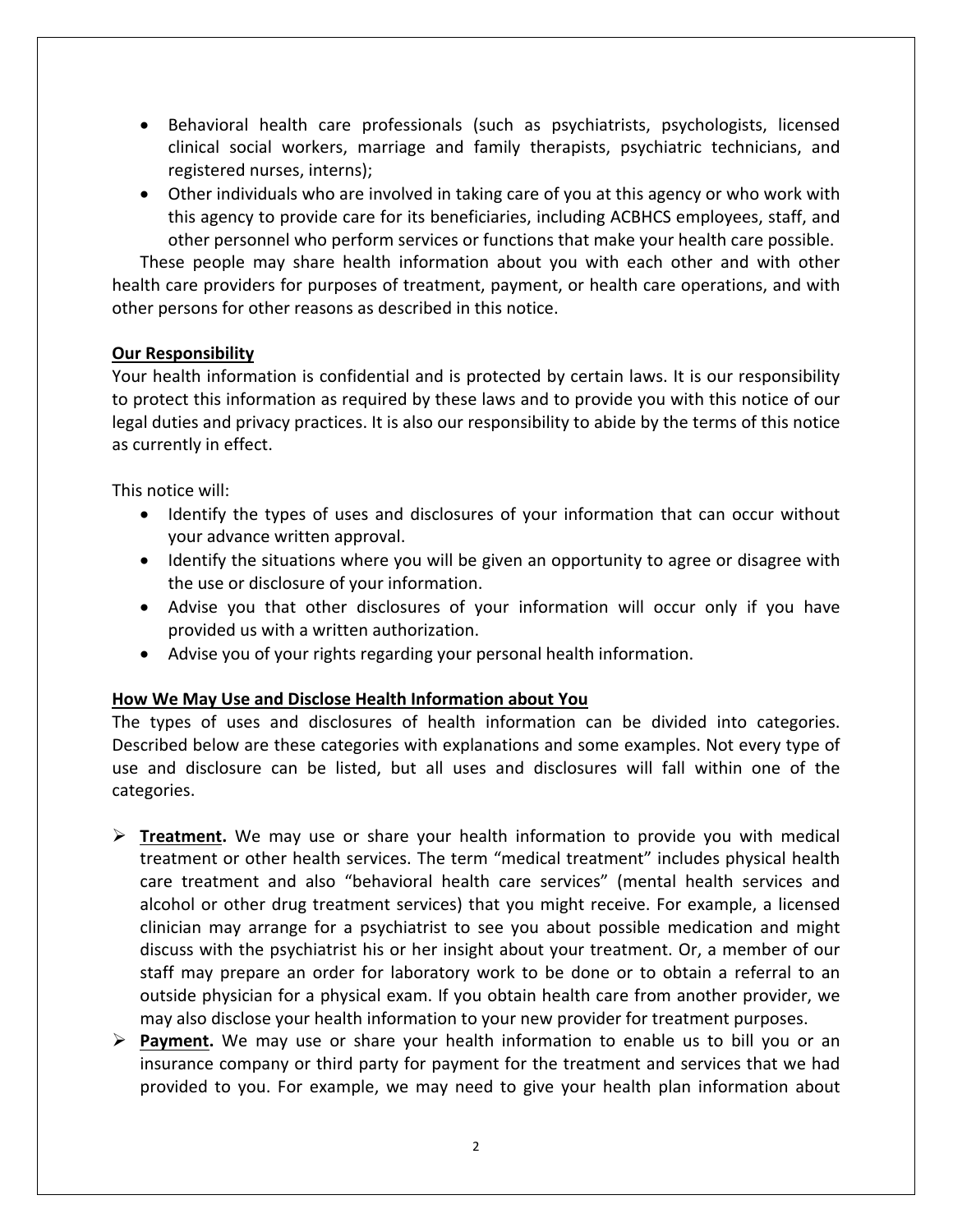treatment or counseling you received here so that they will pay us or reimburse you for the services. We may also tell them about treatment or services we plan to provide in order to obtain prior approval or to determine whether your plan will cover the treatment. If you obtain health care from another provider, we may also disclose your health information to your new provider for payment purposes.

- **► Health Care Operations.** We may use and disclose health information about you for our own operations. Alameda County includes several departments that provide operations support to the Alameda County Behavioral Health Care Services, such as the Auditor-Controller, County Administrator, County Counsel, and others. We may share limited portions of your health information with Alameda County departments but only to the extent necessary for the performance of important functions in support of our health care operations. These uses and disclosures are necessary to the successful operation of the Alameda County Behavioral Health Care Services and to make sure that all of our beneficiaries receive quality care. For example, we may use your health information:
	- o To review our treatment and services and to evaluate the performance of the staff in caring for you.
	- $\circ$  To help decide what additional services we should offer, what services are not needed, and whether certain new treatments are effective.
	- o For the review or learning activities of doctors, nurses, clinicians, technicians, other health care staff, students, interns and other agency staff.
	- o To help us with our fiscal management and compliance with laws.

 If you obtain health care from another provider, we may also disclose your health information to your new provider for certain of its health care operations. In addition, we may remove information that identifies you from this set of health information so that others may use it to study health care and health care delivery without learning the identity of specific patients.

- o We may also share medical information about you with the other health care providers, health care clearinghouses and health plans that participate with us in "organized health care arrangements" (OHCAs) for any of the OHCAs' health care operations. OHCAs include hospitals, physician organizations, health plans, and other entities which collectively provide health care services. A listing of the OHCAs we participate in is available from the ACCESS.
- $\circ$  Sign-in Sheet. We may use and disclose medical information about you by having you sign in when you arrive at our office. We may also call out your name when we are ready to see you.

Notification and Communication with Family. We may disclose your health information to notify or assist in notifying a family member, your personal representative or another person responsible for your care about your location, your general condition or, unless you had instructed us otherwise, in the event of your death. In the event of a disaster, we may disclose information to a relief organization so that they may coordinate these notification efforts. We may also disclose information to someone who is involved with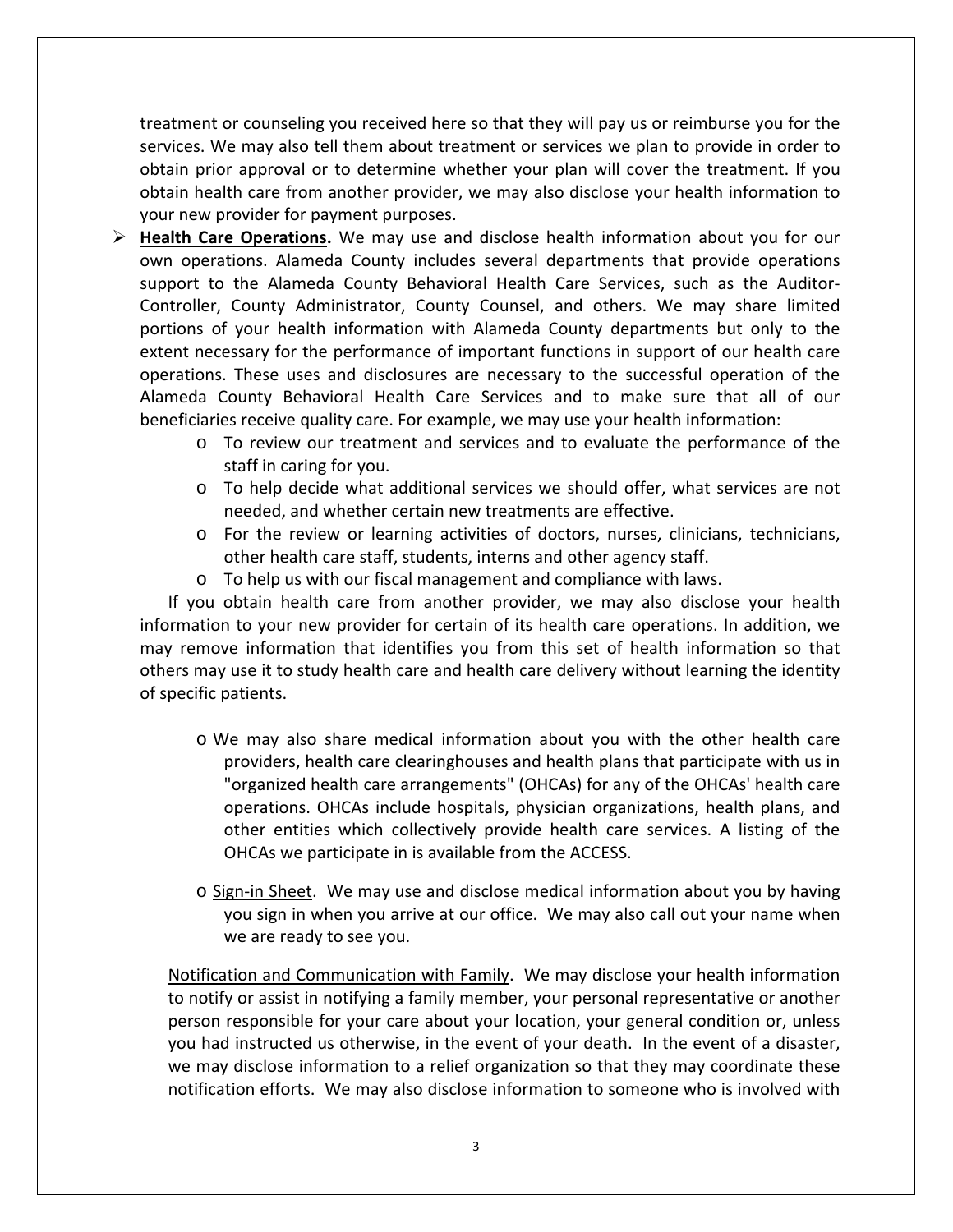your care or helps pay for your care. If you are able and available to agree or object, we will give you the opportunity to object prior to making these disclosures, although we may disclose this information in a disaster even over your objection if we believe it is necessary to respond to the emergency circumstances. If you are unable or unavailable to agree or object, our health professionals will use their best judgment in communication with your family and others.

**Disclosures For Which We are Not Required to Give You an Opportunity to Agree or Object.** In addition to the above situations, the law permits us to share your health information without first obtaining your permission. These situations are described next.

- **As Required by Law.**We will disclose health information about you when required to do so by federal, state, or local law. For example, information may need to be disclosed to the Department of Health and Human Services to make sure that your rights have not been violated.
- **Suspicion of Abuse or Neglect**. We will disclose your health information to appropriate agencies if relevant to a suspicion of child abuse or neglect, or elder or dependent adult abuse and neglect, or if you are not a minor, if you are a victim of abuse, neglect or domestic violence and either you agree to the disclosure or we are authorized by law to disclose this and it is believed that disclosure is necessary to prevent serious harm to you or others.
- **Public Health Risks.**We may disclose health information about you for public health activities. These activities generally include the following:
	- To prevent or control disease, injury or disability;
	- To report births and deaths;
	- To report reactions to medications or problems with products;
	- To notify people of recalls of products they may be using;
	- To notify a person who may have been exposed to a disease or may be at risk for contracting or spreading a disease or condition.
- **Health Oversight Activities.**We may disclose health information to a health oversight agency for activities authorized by law. These oversight activities include, for example, audits, investigations, inspections, and licensure. These activities are necessary for the government to monitor the health care system, government programs, and compliance with civil rights laws.
- **Judicial and Administrative Proceedings**. We may, and are sometimes required by law, to disclose your personal health information in the course of any administrative or judicial proceeding to the extent expressly authorized by a court or administrative order. We may also disclose information about you in response to a subpoena, discovery request or other lawful process if reasonable efforts have been made to notify you of the request and you have not objected, or if your objections have been resolved by a court or administrative
- **Law Enforcement.**We may release health information if asked to do so by a law enforcement official:
	- In response to a court order or similar directive.
	- To identify or locate a suspect, witness, missing person, etc.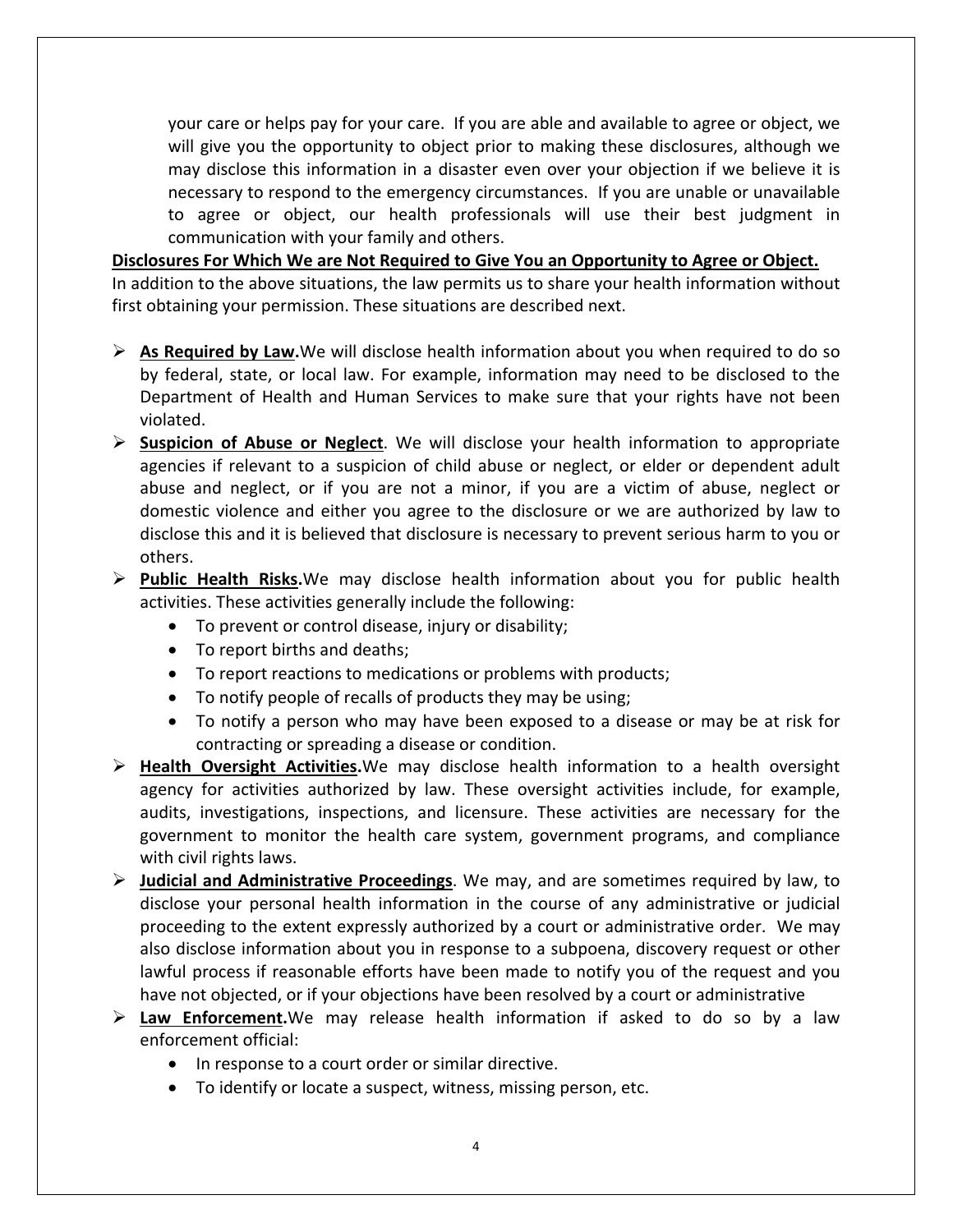- To provide information to law enforcement about a crime victim.
- To report criminal activity or threats concerning our facilities or staff.
- **Coroners, Medical Examiners and Funeral Directors.**We may release health information to a coroner or medical examiner. This may be necessary, for example, to identify a deceased person or determine the cause of death. We may also release health information about patients at our facilities in order to assist funeral directors as necessary to carry out their duties.
- **Organ or Tissue Donation.** If you are an organ donor, we may release medical information to organizations that handle organ donations or transplants.
- **EXE** Research. We may use or disclose your information for research purposes under certain limited circumstances.
- **To Avert a Serious Threat to Health or Safety.**We may use and disclose health information about you when necessary to prevent a serious threat to your health and safety, or to the health and safety of the public or another person. Any disclosure however, would only be to someone who we believe would be able to prevent the threat or harm from happening.
- **For Special Government Functions.**We may use or disclose your health information to assist the government in its performance of functions that relate to you. Your health information may be disclosed (i) to military command authorities if you are a member of the armed forces, to assist in carrying out military mission; (ii) to authorized federal officials for the conduct of national security activities; (iii) to authorized federal officials for the provision of protective services to the President or other persons or for investigations as permitted by law; (iv) to a correctional institution, if you are in prison, for health care, health and safety purposes; (v) to workers' compensation programs as permitted by law; (vi) to government law enforcement agencies for the protection of federal and state elective constitutional officers and their families; (vii) to the California Department of Justice for movement and identificationpurposes about certain criminal patients, or regarding persons who may not purchase, possess orcontrol a firearm or deadly weapon; (viii) to the Senate or Assembly Rules Committee for purpose of legislative investigation; (ix) to the statewide protection and advocacy organization and County Patients' Rights Office for purposes of certain investigations as required by law.
- **Other Special Categories of Information.**Special legal requirements may apply to the use or disclosure of certain categories of information –– e.g., tests for the human immunodeficiency virus (HIV) or treatment and services for alcohol and drug abuse. In addition, somewhat different rules may apply to the use and disclosure of medical information related to any general medical (non‐mental health) care you receive.
- **Psychotherapy Notes.**Psychotherapy notes means notes recorded (in any medium) by a health care provider who is a mental health professional documenting or analyzing the contents of conversation during a private counseling session or a group, joint, or family counseling session and that are separated from the rest of the individual's medical record. Psychotherapy notes excludes medication prescription and monitoring, counseling session start and stop times, the modalities and frequencies of treatment furnished, results of clinical tests, and any summary of the following items: diagnosis, functional status, the treatment plan, symptoms, prognosis, and progress to date.

We may use or disclose your psychotherapy notes, as required by law, or: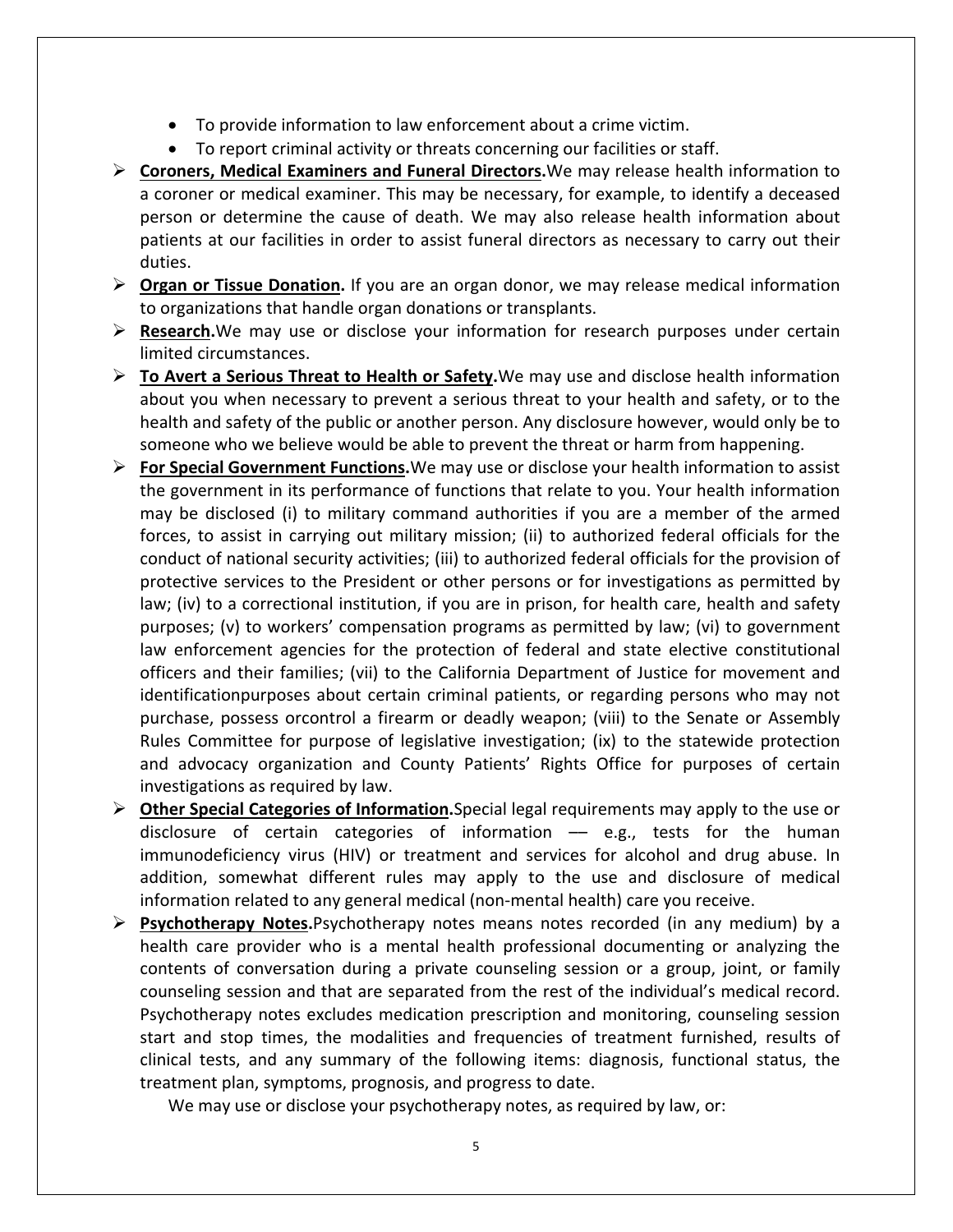- $\triangleright$  For use by the originator of the notes
- $\triangleright$  In supervised mental health training programs for students, trainees, or practitioners
- $\triangleright$  By this provider to defend a legal action or other proceeding brought by the individual
- $\triangleright$  To prevent or lessen a serious & imminent threat to the health or safety of a person or the public
- $\triangleright$  For the health oversight of the originator of the psychotherapy notes
- $\triangleright$  For use or disclosure to coroner or medical examiner to report a patient's death
- For use or disclosure necessary to prevent or lessen a serious  $\&$  imminent threat to the health or safety of a person or the public
- $\triangleright$  For use or disclosure to you or the Secretary of DHHS in the course of an investigation or as required by law.
- $\triangleright$  To the coroner or medical examiner after you die. To the extent you revoke an authorization to use or disclose your psychotherapy notes, we will stop using or disclosing these notes.
- **Example 5 > Change of Ownership.** In the event that this practice/program is sold or merged with another organization, your personal health information/record will become the property of the new owner, although you will maintain the right to request that copies of your personal health information be transferred to another practice/program

## **Disclosure Only After You Have Been Given Opportunity To Agree or To Object.**

There are situations where we will not share your health information unless we have discussed it with you (if possible) and you have not objected to this sharing. These situations are:

- **Patient Directory.**Where we keep a directory of our patients' names, health status, location of treatment, etc. for purposes of disclosure to members of the clergy or to persons who ask about you by name, we will consult you about whether your information can be shared with these persons.
- Persons Involved in Your Care or Payment for Your Care. We may disclose to a family member, a close personal friend, or another person that you have named as being involved with your health care (or the payment for your health care) your health information that is related to the person's involvement. For example, if you ask a family member or friend to pick up a medication for you at the pharmacy, we may tell that person what the medication is and when it will be ready for pick‐up. Also, we may notify a family member (or other person responsible for your care) about your location and medical condition provided that you do not object.
- **Disclosures in Communications with You.**We may have contacts with you during which we will share your health information. For example, we may use and disclose health information to contact you as a reminder that you have an appointment for treatment here, or to tell you about or recommend possible treatment options or alternatives that might be of interest to you. We may use and disclose health information about you to tell you about health-related benefits or services that might be of interest to you. We might contact you about our fundraising activities.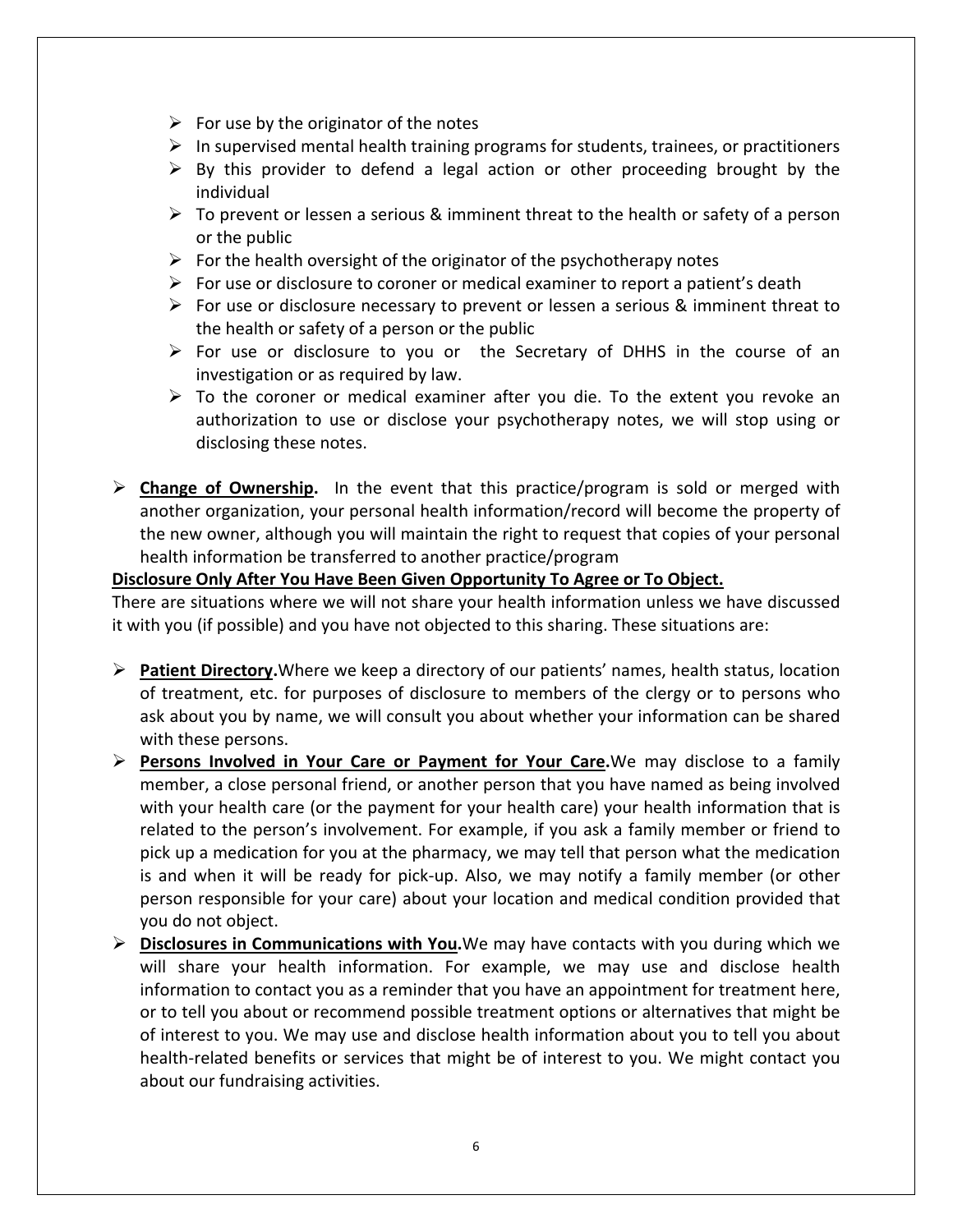**Other Uses of Health Information.** Other uses and disclosures of health information not covered by this notice or the laws that apply to us will be made only with your written permission. If you provide us permission to use or disclose health information about you, you may revoke that permission, in writing, at any time. If you revoke your permission, we will no longer use or disclose health information about you for the reasons covered by your written authorization. You understand that we are unable to take back any disclosures we have already made with your permission, and that we are required to retain our records of the care that we provided to you.

## **Your Rights Regarding Health Information About You**

You have the following rights regarding health information we maintain about you:

- **Exercial Find Times III The Take Times is the Case of a breach of unsecured protected personal health** information, we will notify you as required by law. If you have provided us with a current email address, we may use email to communicate information related to the breach. In some circumstances our business associate may provide the notification. We may also provide notification by other methods as appropriate. [Note: email notification will only be used if we are certain it will not contain PHI and it will not disclose inappropriate information. For example if our email address is "digestivediseaseassociates.com" an email sent with this address could, if intercepted, identify the patient and their condition.]
- **Right to Inspect and Copy.** You have the right to inspect and copy this health information. Usually this includes medical and billing records, but may not include some mental health information. Certain restrictions apply:
	- You must submit your request in writing. We can provide you a form for this and instructions about how to submit it.
	- If you request a photocopy, we may charge a reasonable fee for the costs of copying, mailing, or other supplies associated with your request.
	- We may deny your request in certain circumstances. If you are denied access to health information, you may request that the denial be reviewed as provided by law.
	- If we deny your request to access your psychotherapy notes, you will have the right to have them transferred to another mental health professional.
- **Example 13 Kight to Amend.** If you feel that health information we have about you is incorrect or incomplete, you may ask us to amend the information. We are not required to make the amendment if we determine that the existing information is accurate and complete. We are not required to remove information from your records. If there is an error, it will be corrected by adding clarifying or supplementing information. You have the right to request an amendment for as long as the information is kept by or for the facility. Certain restrictions apply:
	- You must submit your request for the amendment in writing. We can provide you a form for this and instructions about how to submit it.
	- You must provide a reason that supports your request.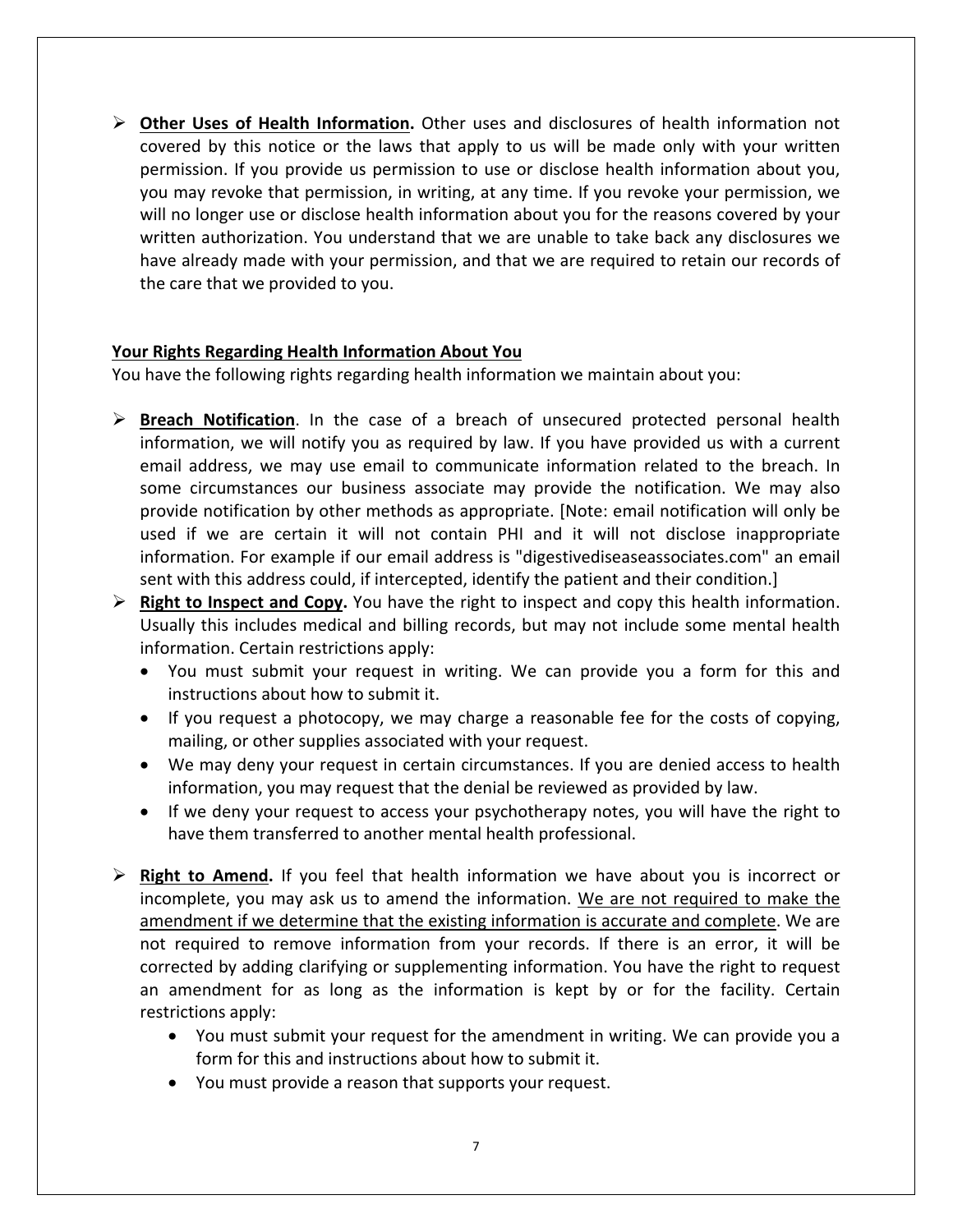- We may deny your request for an amendment if it is not in writing or does not include a reason to support the request. In addition, we may deny your request if you ask us to amend information that:
	- o was not created by us, unless the creator of the information is no longer available to make the amendment;
	- o is not part of the health information kept by or for our facility;
	- $\circ$  is not part of the information which you would be permitted to inspect or copy.

 Even if we deny your request for an amendment, you have the right to submit a written addendum, not to exceed 250 words, with respect to any item or statement in your record you believe is incomplete or incorrect. If you clearly indicate in writing that you want the addendum to be made part of your health record we will attach it to your records and include it whenever we make a disclosure of the item or statement you believe to be incomplete or incorrect.

- **Right to Request Special Privacy Protections.** You have the right to request restrictions on certain uses and disclosures of your personal health information by a written request specifying what information you want to limit, and what limitations on our use or disclosure of that information you wish to have imposed. If you tell us not to disclose information to your health plan concerning mental health care items or services for which you paid for in full, out‐of‐pocket, we will abide by your request, unless we must disclose the information for treatment or legal reasons. We reserve the right to accept or reject any other request, and will notify you of our decision.
- **EXECT AT A Right to Request Confidential Communications.** You have the right to request that you receive your personal health information in a specific way or at a specific location. For example, you may ask that we send information to a particular email account or to your work address. We will comply with all reasonable requests submitted in writing which specify how or where you wish to receive these communications.
- **Right to a Paper Copy of the Notice.** You have the right to a paper copy of this notice. You may ask us to give you a copy of this notice at any time. Even if you have agreed to receive this notice electronically, you are still entitled to a paper copy of this notice. You may obtain a copy of this notice from your provider or from the Alameda County Behavioral Health Care Services' office. That office is generally open from Monday to Friday from 9:00 a.m. to 4:00 p.m. (except holidays).
- **Right to an Accounting of Disclosures.** You have the right to request an "accounting of disclosures." This is a list of the disclosures we made of health information about you in the six (6) years prior to the date you request the accounting. The accounting will not include:
	- Disclosures needed for treatment, payment or health care operations.
	- Disclosures that we made to you.
	- Disclosures that were merely incidental to an otherwise permitted or required disclosure.
	- Disclosures that were made with your written authorization.
	- Certain other disclosures that we made as allowed or required by law.